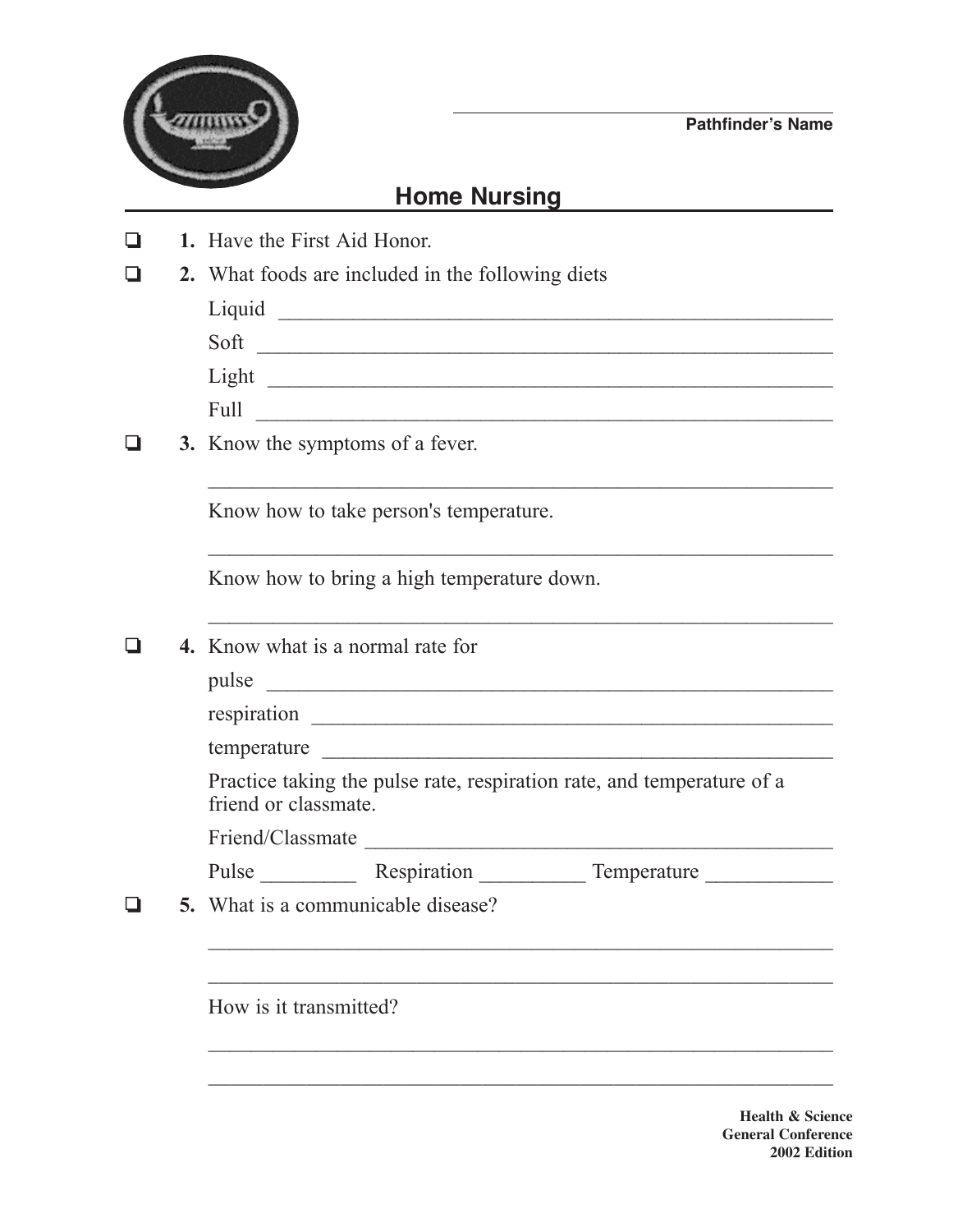| List safety measures to be observed when caring for a person with a<br>communicable disease in the home.                                                                                                                       |  |
|--------------------------------------------------------------------------------------------------------------------------------------------------------------------------------------------------------------------------------|--|
|                                                                                                                                                                                                                                |  |
| <b>6.</b> What symptoms tell you that a person is physically ill?                                                                                                                                                              |  |
|                                                                                                                                                                                                                                |  |
| 7. Know how to help take care of a newborn and an aged person in your<br>home.                                                                                                                                                 |  |
| Newborn                                                                                                                                                                                                                        |  |
| Ways to help express to help and the same state of the state of the state of the state of the state of the state of the state of the state of the state of the state of the state of the state of the state of the state of th |  |
|                                                                                                                                                                                                                                |  |
|                                                                                                                                                                                                                                |  |
|                                                                                                                                                                                                                                |  |
|                                                                                                                                                                                                                                |  |
| 8. Know when and how to wash your hands when caring for a sick person.<br>When                                                                                                                                                 |  |
|                                                                                                                                                                                                                                |  |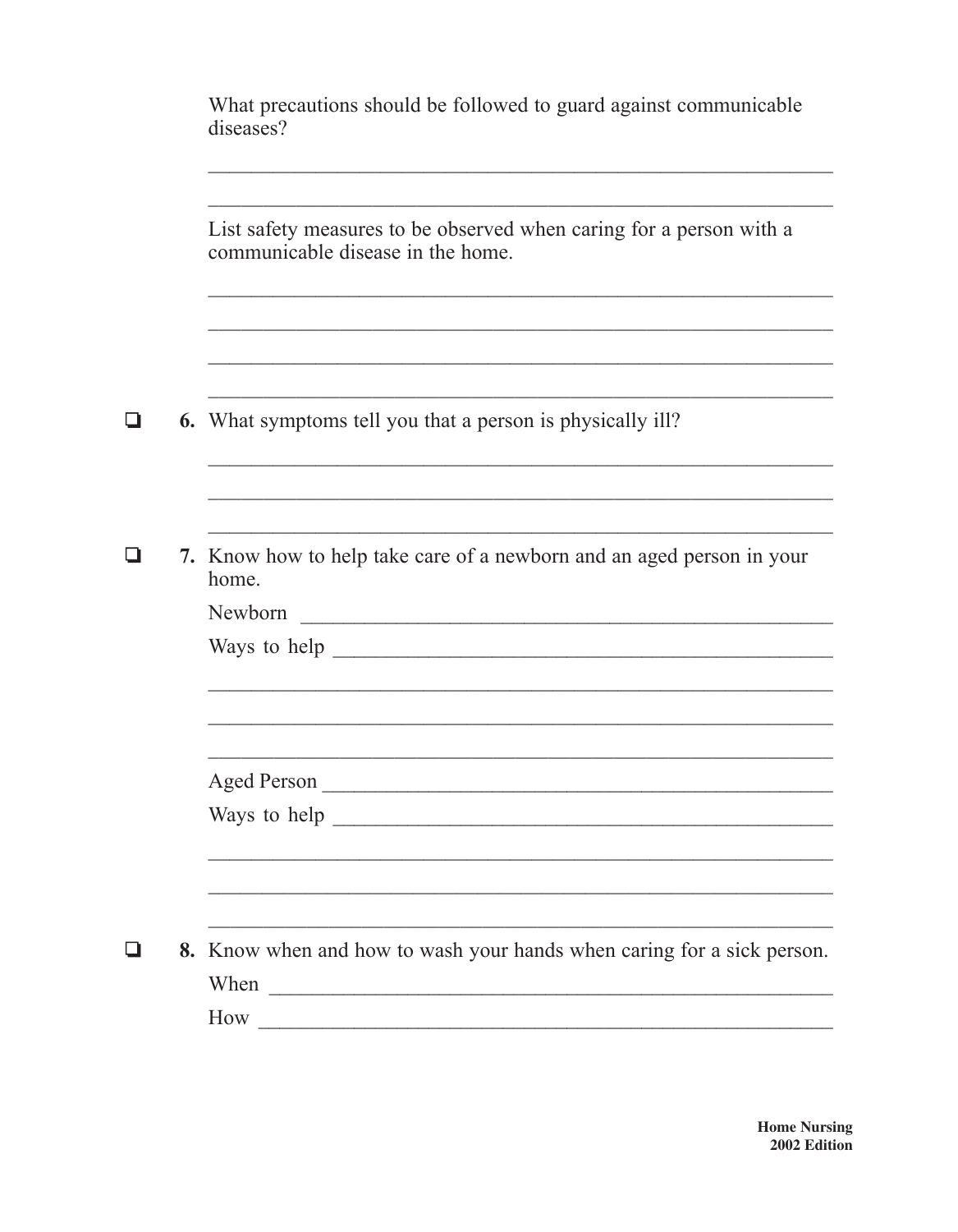|     | <b>9.</b> Know how to make a bedridden patient comfortable in bed.                                                                                |  |  |  |  |  |
|-----|---------------------------------------------------------------------------------------------------------------------------------------------------|--|--|--|--|--|
|     |                                                                                                                                                   |  |  |  |  |  |
| 10. | Show how to feed a helpless patient in bed.                                                                                                       |  |  |  |  |  |
| 11. | Show how to give liquid medicine and tablets, pills, or capsules to<br>children and adults.                                                       |  |  |  |  |  |
|     | Know how to properly apply eye drops.                                                                                                             |  |  |  |  |  |
| 12. | Demonstrate the method of giving fomentations and foot baths.                                                                                     |  |  |  |  |  |
|     | Explain the value of their use and tell the conditions under which such<br>treatments should be given.                                            |  |  |  |  |  |
|     | Value                                                                                                                                             |  |  |  |  |  |
|     | Conditions<br><u> 1980 - John Stein, amerikansk politiker (</u>                                                                                   |  |  |  |  |  |
| 13. | Demonstrate the application of a heating compress and the use of heat<br>and cold for the treatment of inflammation and bruises.                  |  |  |  |  |  |
| 14. | Explain how the following natural remedies help in preventing disease:<br>(Note how the first letter of each item spells NEW START).<br>Nutrition |  |  |  |  |  |
|     | Exercise <u>exercise</u>                                                                                                                          |  |  |  |  |  |
|     | Water                                                                                                                                             |  |  |  |  |  |
|     | Sunshine                                                                                                                                          |  |  |  |  |  |
|     | Temperance                                                                                                                                        |  |  |  |  |  |
|     |                                                                                                                                                   |  |  |  |  |  |

**Hone Nursing 2002 Edition**